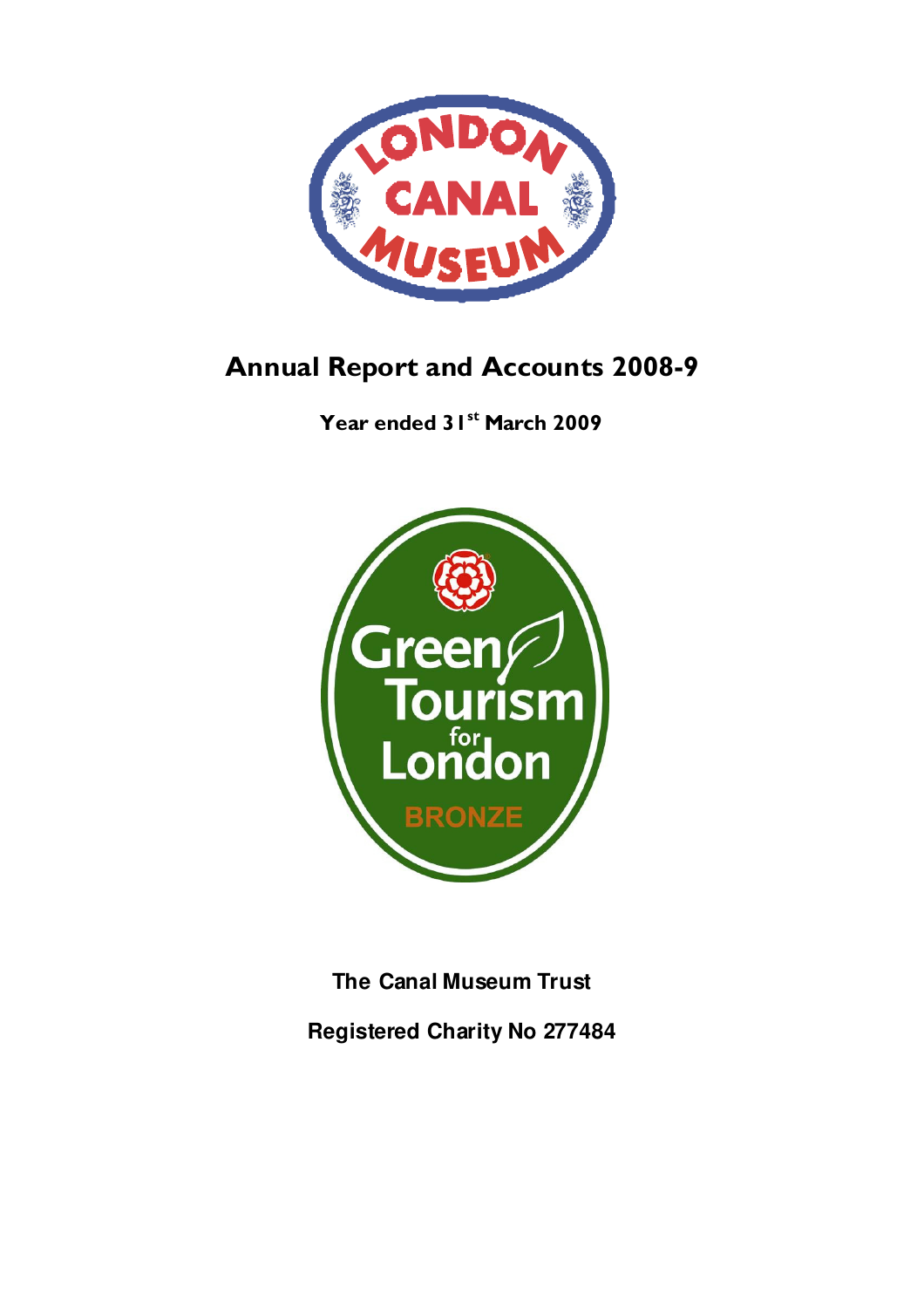# Annual Report and Accounts 2008-9

# **Introduction**

During the financial year the main activity of the Trust was as in previous years the management and development of the London Canal Museum.

The Trust's objectives are to advance public education regarding inland waterways through the operation of a museum. The trust operates in accordance with its constitution of 1979, as modified in 2001. Members of the Council of Management are elected annually from the membership of the Trust, which is open to everyone.

The Trust's policy with respect to reserves to be held is to maintain a minimum of £12,000 of reserves as a contingency reserve. In particular this is necessary in case of any need for unforeseen building maintenance expenditure. The Trust retains further sums as may be necessary for future development projects.

# Royal Patronage

The Trust was delighted that it's patron, HRH The Princess Royal, agreed to continue as the Trust's Patron.

# Special Events



We again hosted two performances by the Mikron Theatre Company (left), who tour the country by boat.

The successful monthly 'tunnel trips' took place in the summer and proved very popular. These featured a commentary by a museum member of staff, as well as a trip through the Islington Tunnel for a combined boat trip and museum ticket price.

At the end of October 2008 we again took part

in another joint operation with Camden Canals and Narrowboat Association. Large numbers of children enjoyed a boat trip through Islington Tunnel and various activities in the museum associated with Halloween. The event attracted around 300 people in total.

London Festival of Architecture took place in July 2008 and the museum took a full part in this. Events included additional towpath walks, a publicity call with a costumed character as Carlo Gatti, and on  $6<sup>th</sup>$  July a spectacularly successful day event including boat trips, a performance of music in the museum by London Sinfonietta Orchestra, and an evening free performance of "Canal The Musical" by Rob Inglis, a theatrical interpretation of the story of the building of the regent's Canal, performed by a local community group in front of some 90 people.

A special day of celebration of our "voices" oral history project took place with about 45 guests attending, including some of those who had made recordings. Several guest speakers gave short talks. The event celebrated the museum's achievement of the collection of a range of oral history recordings. During the course of the year steady progress was made on collecting more recordings.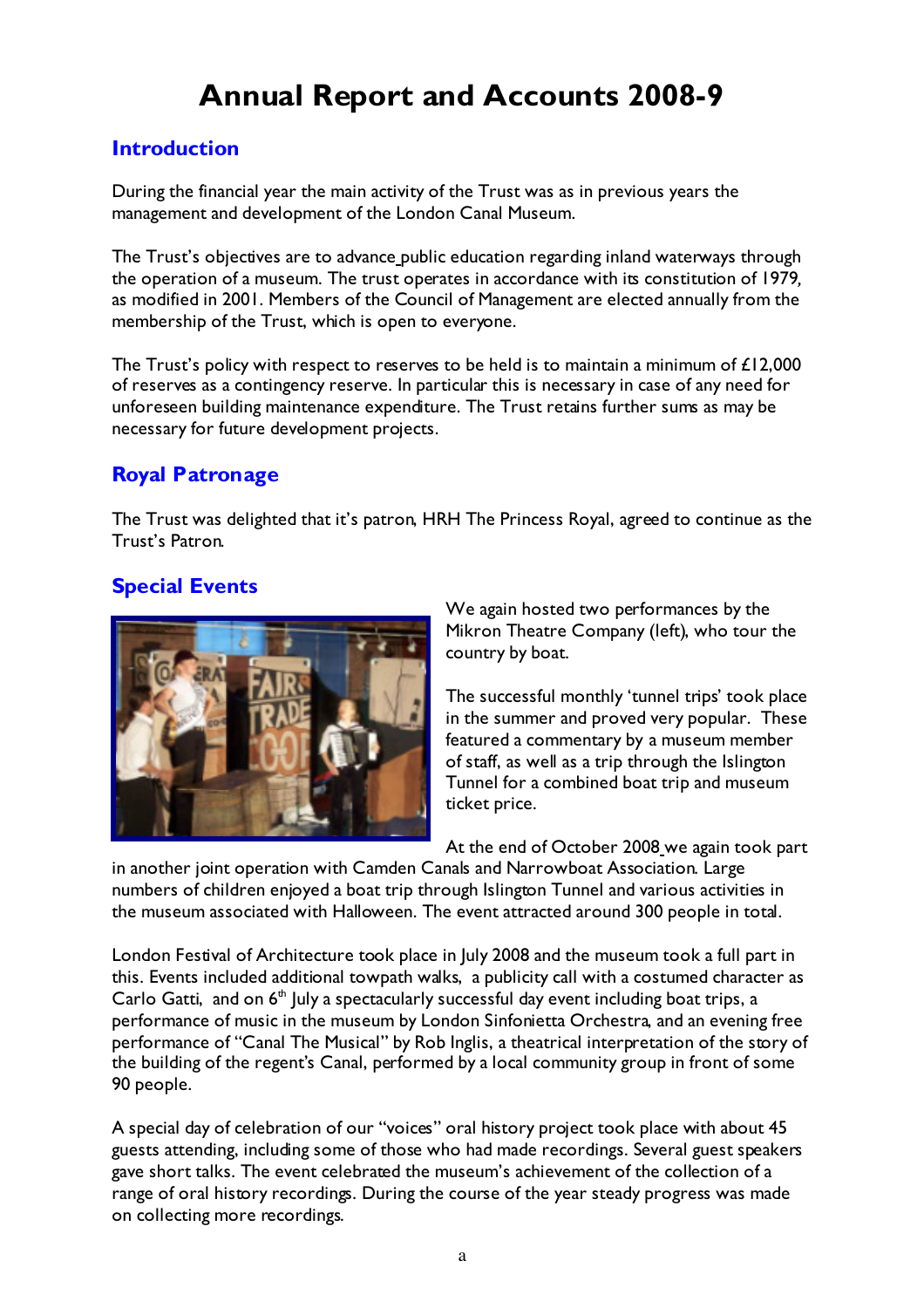A number of young modern artists exhibited works inspired by the museum in a variety of locations around the building, it being intended to surprise the visitor by the discovery of works of art in unexpected places. The private view on  $19<sup>th</sup>$  September 2008 was extremely well attended and the exhibition itself brought in a new, largely youthful audience to the museum.

A spectacular exhibition of unusual mosaics by the British Association for Modern Mosaics, on the theme of "waterways" was held in the museum. An exhibition about the life and work of the engineer Thomas Telford, was loaned to us by The Waterways Trust and was well received.

### Education

The museum's Education Officer, appointed in late 2007, resigned in 2008 to take up a position with a large London museum. A temporary appointment was made to cover the vacancy and we were delighted to recruit an experienced educationalist in the Autumn of 2008, on a permanent, part-time basis.

In March 2009 an interactive whiteboard was installed on the first floor, for use with school groups. This is a technology much used in schools as a teaching aid and enables the museum's Education Officer to conduct sessions that engage with children more actively that might otherwise be possible.

There was steady progress in consolidating the work of the past and in establishing a new Education Officer in post.

### **Finance**

Total incoming funds exceeded £120,000, the highest figure in the museum's history excluding exceptional grants for major projects. This was an increase of around 10% on the previous year. The strong income level resulted in an increase in reserves. In round terms, cash assets increased from £40,000 to £60,000. Much of this reserve is allocated to future development projects. In particular:

- The major exhibition project Water and Locks will cost around £20,000 £25,000
- A programme of planned preventative maintenance works on the roof will cost around £8,000
- Work to capitalise on our oral history archive and use it for the enhancement of the exhibitions is likely to cost around £6,000

The Trust is pleased to report a continuing strong financial position as detailed in the accounts, that has enabled us to confidently plan continuing improvements to the museum.

# **Marketing**

The Trust was pleased to sign the VisitBritain Code of Practice for Visitor Attractions.

The trust undertook two projects in partnership with British Waterways London:

- Attendance at the Excursions group travel exhibition in January
- A joint educational day for tour guides

The museum again took part in the joint promotion with the Association of Train Operating Companies to provide "two for one" admission to rail passengers. This promotion has been a success over several years.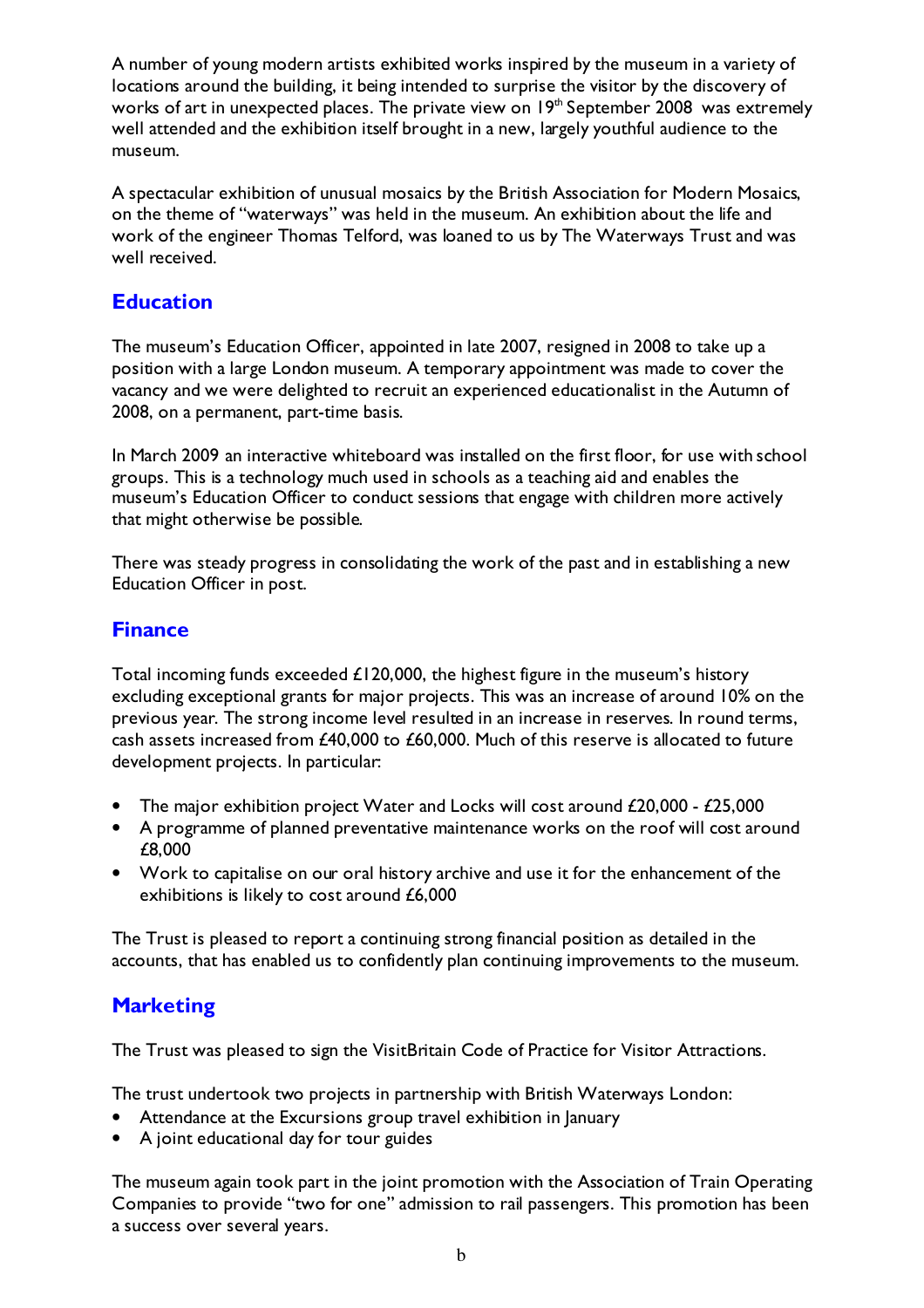A targeted advertising campaign was run to support the museum to create awareness amongst potential visitors. Several leading tourist titles were used including Time Out Guides and London Planner, Welcome to London and Pocket London. The museum also took space in the prestigious annual London City Guide published on behalf of Visit London.

Visitor numbers in total increased from 13,361 for the 12 months ended 31<sup>st</sup> March 2008, to 15,702 for the 12 months ended 31<sup>st</sup> March 2009.

# Care of Collection

The museum's Bantam Tug had its water pump refurbished by a specialist and an engine overhaul by a professional diesel engineer.

A cupboard was installed for the storage of emergency equipment to be used in a major crisis such as fire or flood. A new Emergency Plan was drafted, to enable us to be better prepared for any serious disaster situation. Emergency equipment boxes were set up in two positions to contain a variety of materials, tools, and protective clothing for use in a serious emergency, primarily for the purpose of salvage and safeguarding of the collection and the building.

Whilst not part of the museum's own collection, the trust was concerned at the deteriorating condition of the historic boats in the care of The Waterways Trust. It is known that some of these vessels are at risk due to lack of resources for their upkeep. During the later part of the financial year discussions were started with the Waterways Trust and the Boat Museum Society with a view to sponsorship of two boats by the museum, so that they will be maintained and protected from deterioration

# Building Enhancement

The museum completed a project to enhance the external appearance of the building by the renovation of the south external wall, adjoining New Wharf Road. This was a substantial project, carried out by a specialist wall restoration company. The wall in question is an original part of the 1860s building. It is the first part of the building that the majority of visitors see as they arrive. A number of crudely implemented repairs were evident and it had for many years been covered in paint. The contractors, over several weeks, cleaned and washed the wall to remove all the old paint, and sealant, revealing the natural brick beneath. A number of bricks were replaced to remedy damage or poor-quality repair work done in the past. Finally the whole wall section was completely repointed using traditional lime mortar as would have been applied in the mid-Victorian period. The result is that visitors now approach a pleasing natural wall that is an attractive feature of the building.



A fall-arrest system was installed on the south side of the main pitched roof, on the parapet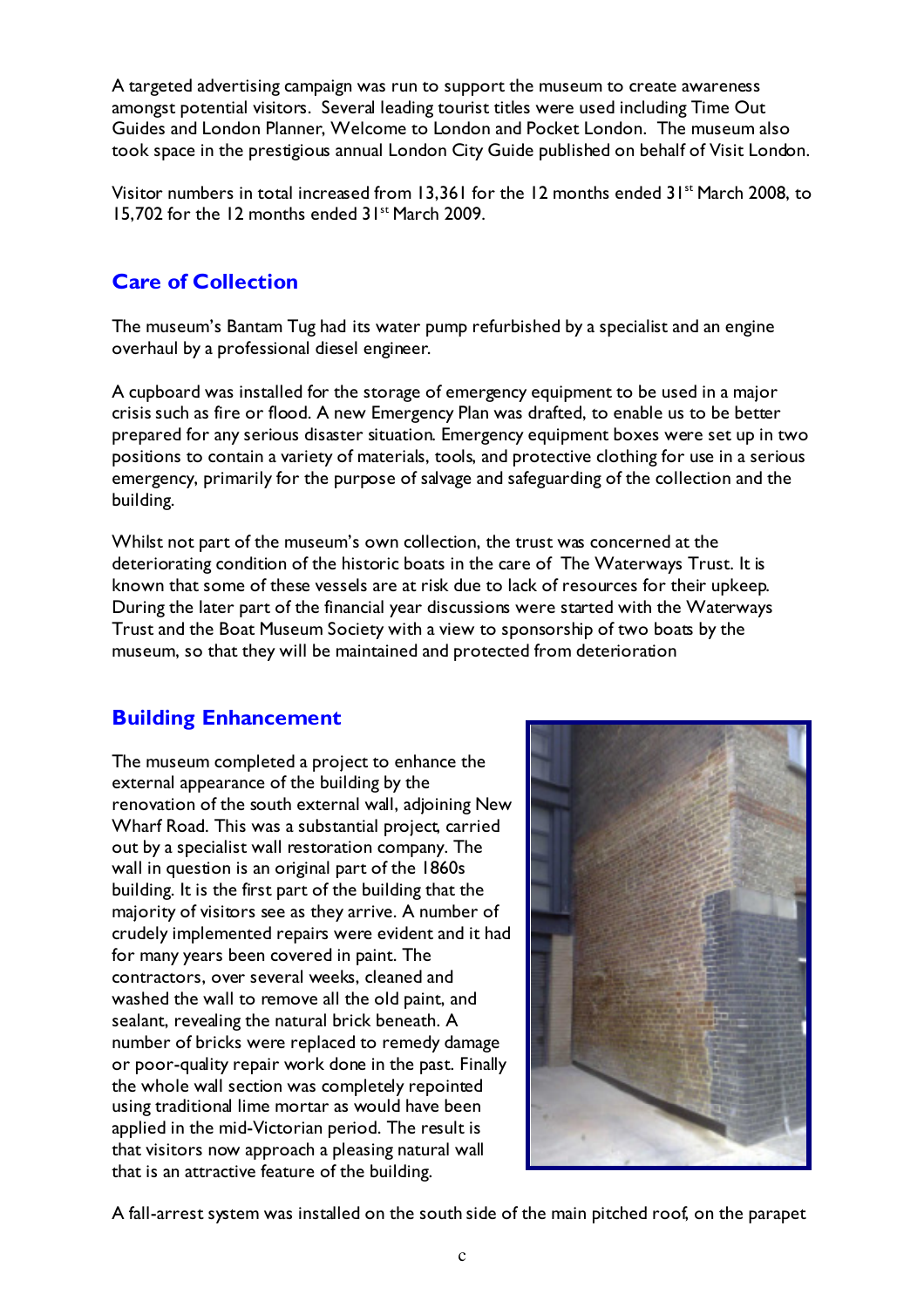wall, to be used in connection with the future maintenance of the roof and associated parts of the building.

# Air Cooling

Following the granting of planning permission on 31<sup>st</sup> March 2008, the Trust proceeded with the installation in May 2008 of a system of two units positioned on the flat roof section above the toilets and conference room, where they are unobtrusive and unlikely to cause any disturbance to anyone. The system proved effective during the course of the year and improved the quality of the building as a venue for private events. It also made a significant contribution to the management of these events so as to minimise the impact on local residents. Previously guests at functions had an incentive to go outside, where noise could be caused, due to warm conditions inside the building. The system is only used during private events and on other special occasions.

# Green Museum

With the valued assistance of Islington Council, who provide a free collection scheme for charities in the Borough, we introduced recycling for all glass, cardboard, paper, cans and plastic bottles. The museum's operations generate a considerable volume of recyclable material. The venue hire operation generates significant quantities of empty bottles. Supplies, especially for the shop, create a significant amount of cardboard that can now be recycled.



To facilitate the storage requirements a carpenter had to be engaged to replace and rearrange the shelving in the storage area, so that the container for recyclable material could be accommodated.

The museum commissioned a social enterprise to undertake the replacement of the insulation in the loft, (left) above the offices to the front of the building. The insulation material used was made from recycled plastic bottles and has no hazardous or irritant properties.

Water-saving taps were installed in those toilets not already so equipped.

The museum was delighted to be successful in gaining accreditation from the Green Tourism for London scheme, earning a Bronze award. This followed an in-depth examination of all aspects of the museum's operations by the Green Tourism Business Scheme, and an evaluation of our eco-credentials on a points-based system.

# **Staffing**

The museum appointed a volunteer as Training Officer with a remit to improve the training that we give to our front-line staff in particular. The Trust continued to rely entirely on volunteers with the exception of the Education Officer.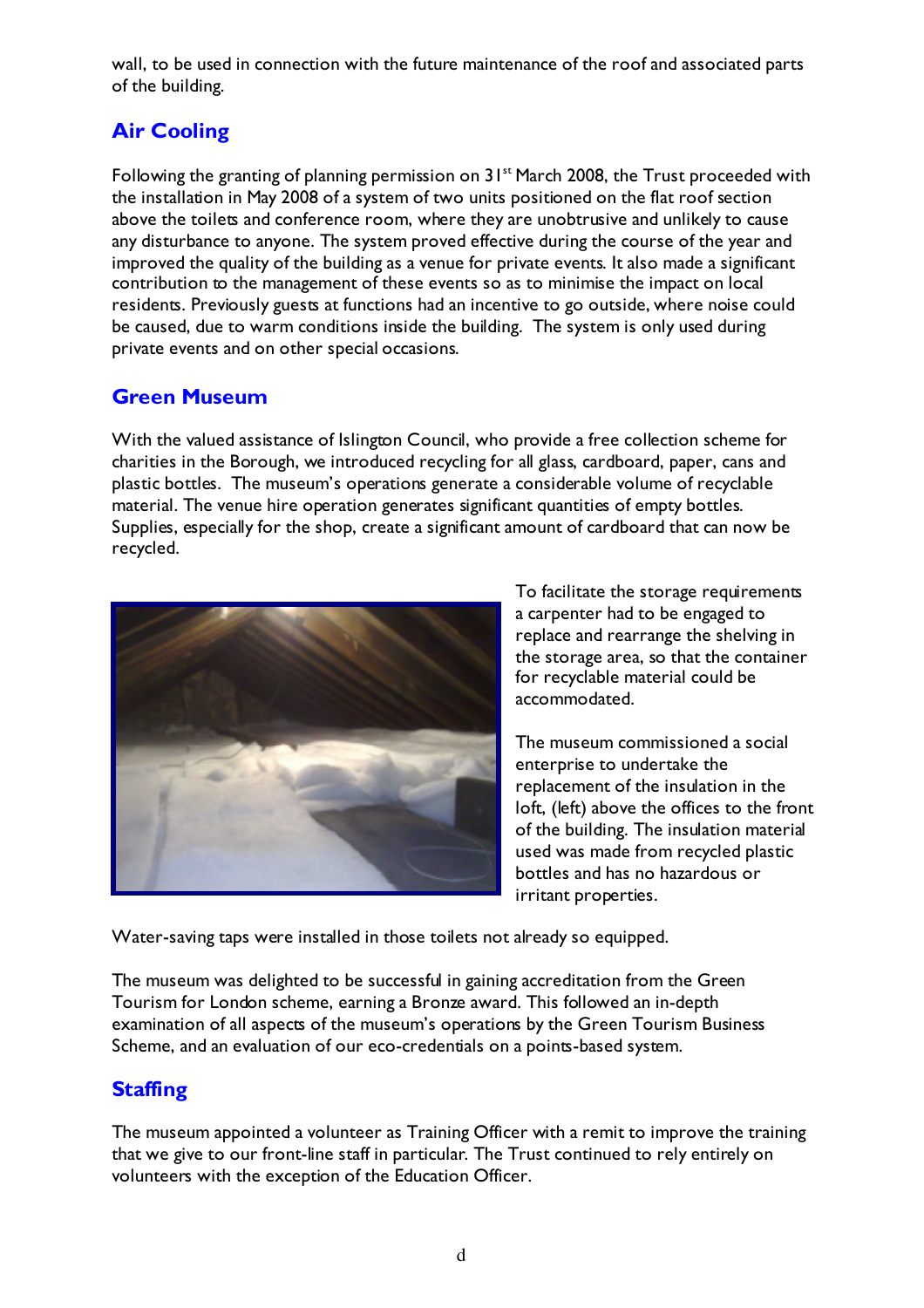# Exhibition Development

During the year the archive film display was enhanced by the incorporation of three films sourced from the British Pathe archive:

- The Barge Fellows (1920s) a short documentary following a boat along the Regent's Canal
- Waterways (1930s) a film made as an educational documentary explaining the operation of locks. This is considered to be an excellent "fit" with our future plans for the first floor, and the film combines the charm of antiquity with a continuing clarity of explanation and relevance.
- Canal Horses (1940s) a film showing barge horses at work on the Regent's Canal, another good fit with the exhibitions on the first floor.

As The Barge Fellows was made as a silent film the Trust commissioned a consultant to identify suitable backing music to be added to the compilation. The consultant identified several potential tracks meeting our requirements from which one was selected and appropriate intellectual property rights negotiated and paid for.

The film "The Regent's Canal" made in the early 1990s was withdrawn from regular public exhibition as it had become dated, but was not old enough to have antique value.

The cases that display our collection of boat and barge models (right) were provided with new stands and new labels as part of a rejuvenation project for this display.

Initial planning work was carried out during the year for a new exhibition "Water and Locks". A start was made on the collection of a sufficient number of suitable pictures and other images for this major future project.



# Access for Disabled Visitors

Improvements were made to the interpretation of the exhibitions for deaf visitors. The "Carlo Gatti" interactive exhibit was provided with sub-titles. Those of the archive films that feature sound tracks were similarly provided with sub-titles. An introduction to the museum in British Sign Language was added to the museum website.

To facilitate the provision of sub-titles to the archive film a new and larger modern monitor was purchased and introduced that has improved the viewing experience for all our visitors.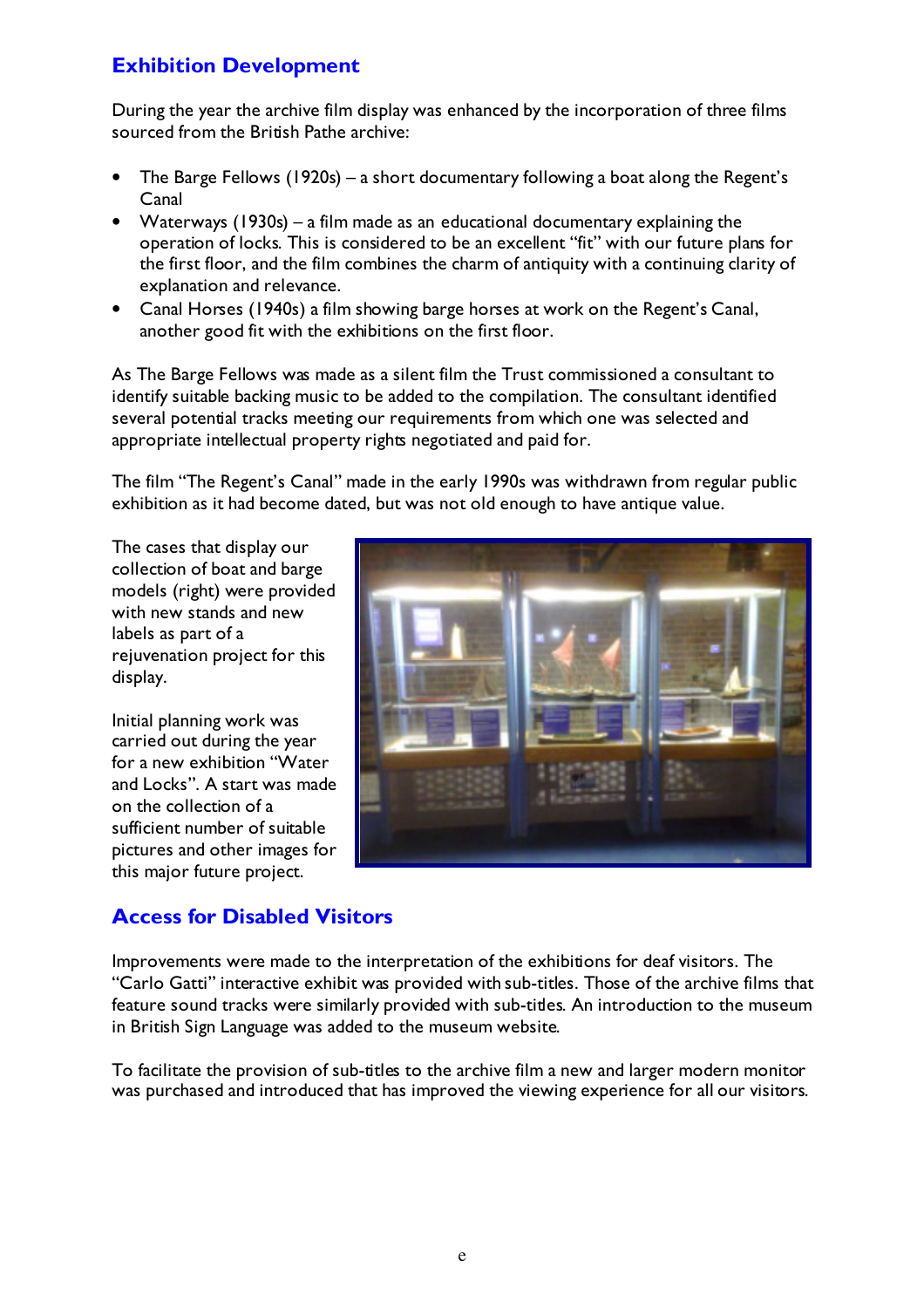### CHARITY REGISTERED NUMBER:277484

### THE CANAL MUSEUM TRUST

### FINANCIAL STATEMENTS

### FOR THE YEAR ENDED 31 MARCH 2009

### **CONTENTS**

### Page

| Legal and administrative information |    |
|--------------------------------------|----|
| Examiners report                     | 3  |
| <b>Balance sheet</b>                 | 4  |
| Statement of financial activities    | 5. |
| Schedule of movement in funds        | 6  |
| <b>Notes</b>                         |    |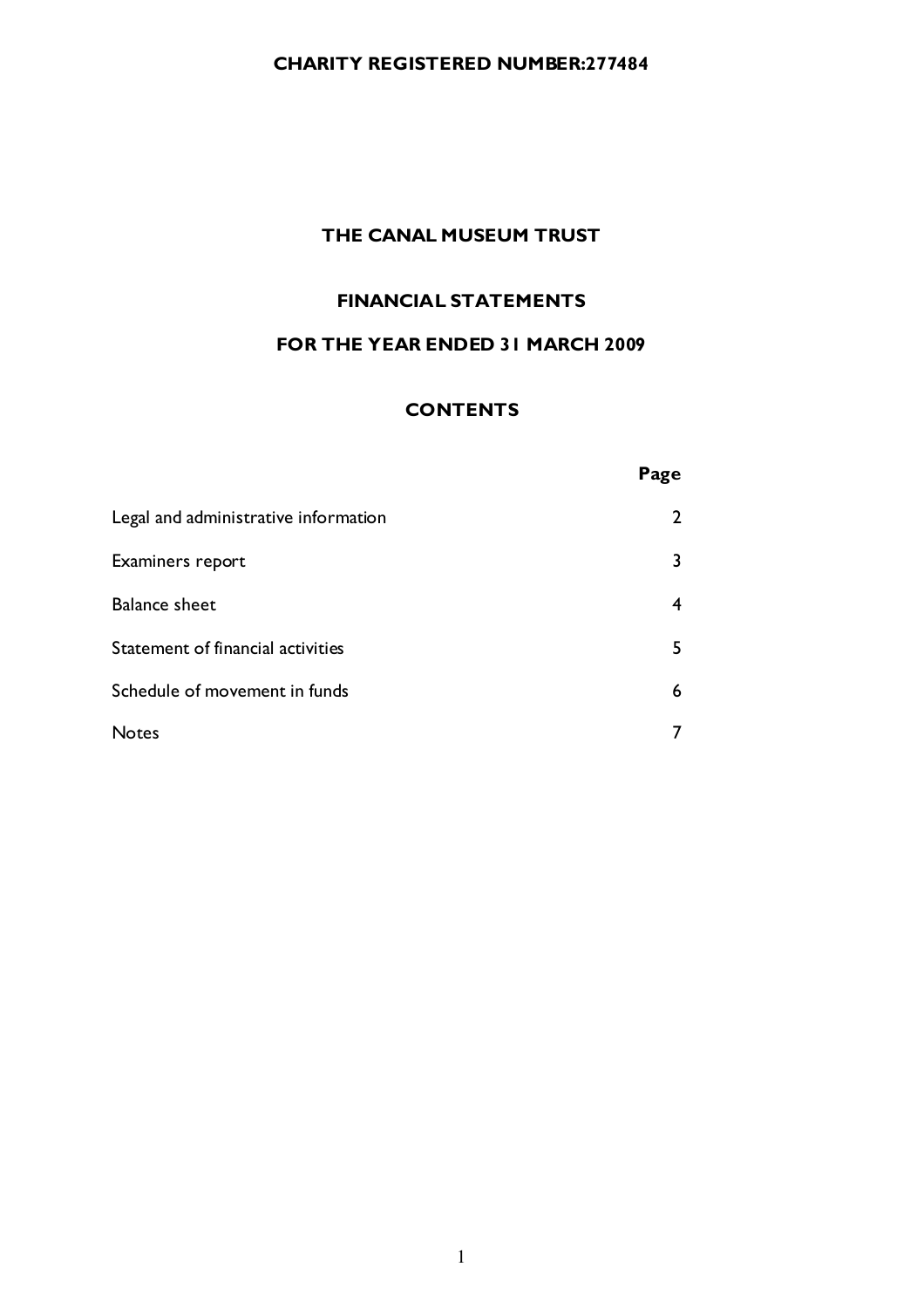### LEGAL AND ADMINISTRATIVE INFORMATION

# Registered Charity Number**:** 277484

| Chairman:                 | M Sach                                                                                          |
|---------------------------|-------------------------------------------------------------------------------------------------|
| Treasurer:                | A Jessup                                                                                        |
| <b>Trustees:</b>          | M Sach<br>R Squires<br>M Tucker<br><b>W</b> Davidson<br>A Jessup<br><b>T</b> Lewis<br>M Hashemi |
| Secretary:                | <b>T</b> Lewis                                                                                  |
| <b>Registered Office:</b> | 12-13 New Wharf Road<br>London<br>NI 9RT                                                        |
| <b>Accountants:</b>       | SBM&Co<br><b>Chartered Accountants</b><br>117 Fentiman Road<br>Vauxhall<br>London<br>SW8 IJZ    |
| <b>Bankers:</b>           | Coutts & Co<br>440 Strand<br>London<br>WC2R0QS                                                  |
| <b>Solicitors:</b>        | Farrer & Co<br>66 Lincoln's Inn Fields<br>London<br>WC2A 3LH                                    |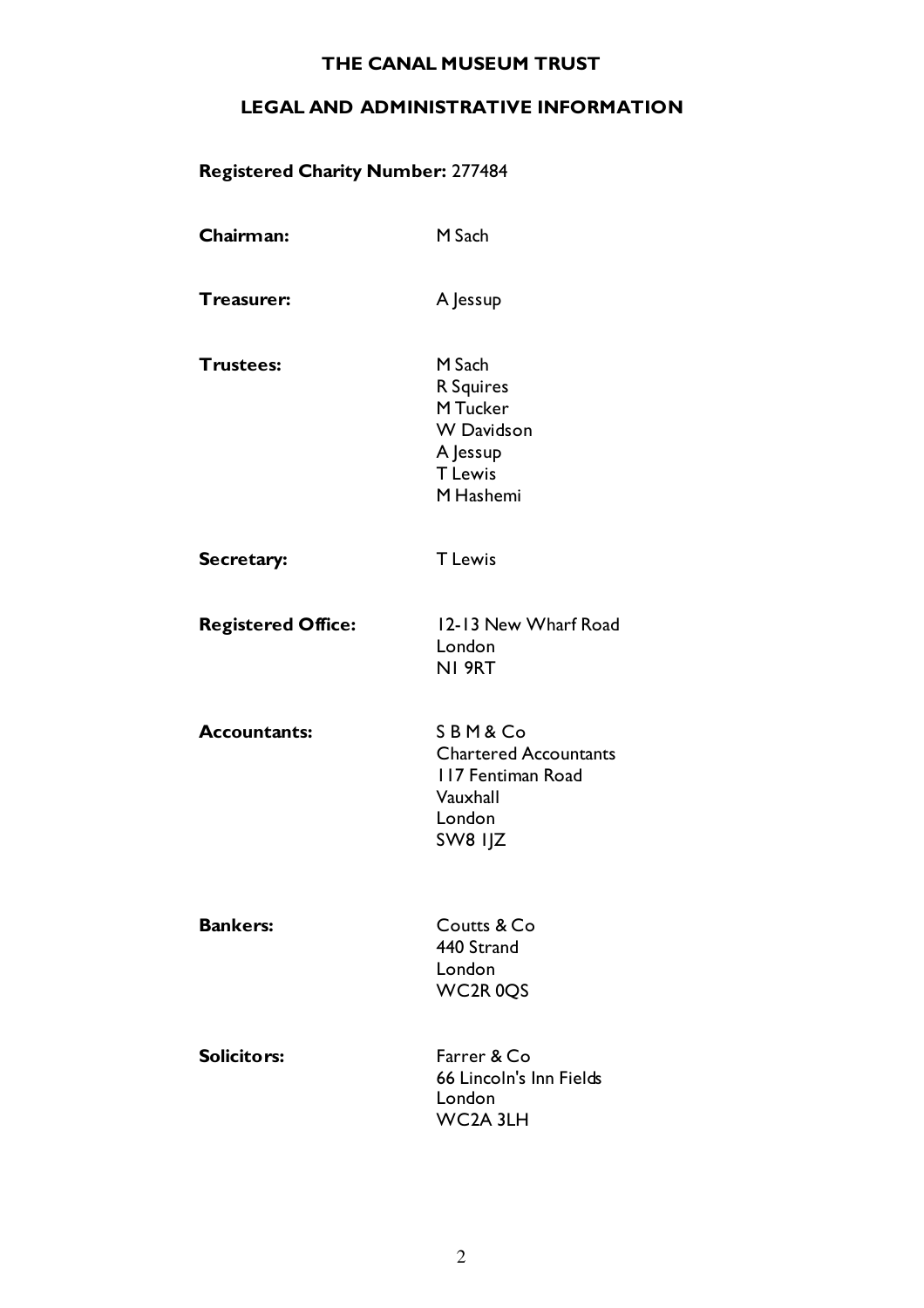#### INDEPENDENT EXAMINER'S REPORT

### TO THE TRUSTEES OF THE CANAL MUSEUM TRUST

### FOR THE YEAR ENDED 31 MARCH 2009

I report on the financial statements, which are set out on pages 4 to 10.

#### Respective responsibilities of the Trustees and examiner

The charity's trustees consider than an audit is not required for the year (under section 43(2) of the Charities Act 1993 and that an independent examination is needed. It is my responsibility to examine the accounts (under section 43 of the Act); to follow procedures laid down in the General Directions given by the Charity Commission (under) section 43(7)(b) of the Act); and to state whether particular matters have come whether particular matters have come to my attention.

#### Basis of independent examiner's report

My examination was carried out in accordance with the General Directions given by the Charity Commissioners. An examination indudes a review of the accounting records kept by the charity and a comparison of the accounts presented with those records. It also includes consideration of any unusual items or disclosures in the accounts, and seeking explanations from the trustees concerning any such matters. The procedures undertaken do not provide all the evidence that would be required in an audit, and consequently I do not express an audit opinion on the accounts.

#### Independent examiner's statement

In connection with my examination, no matter has come to my attention:

1. Which gives me reasonable cause to believe that in any material respect the requirements:

- to keep accounting records in accordance with section 41 of the Act; and
- to prepare accounts which accord with the accounting records and to comply with the accounting requirements of the Act

have not been met; or

2. To which, in my opinion, attention should be drawn in order to enable an understanding of the accounts to be reached.

.......................... Pauline B McAlpine S B M & Co<br>Chartered Accountants Chartered Accountants 117 Fentiman Road Vauxhall London<br>SW8 IIZ

Dated:  $12<sup>th</sup>$  January 2010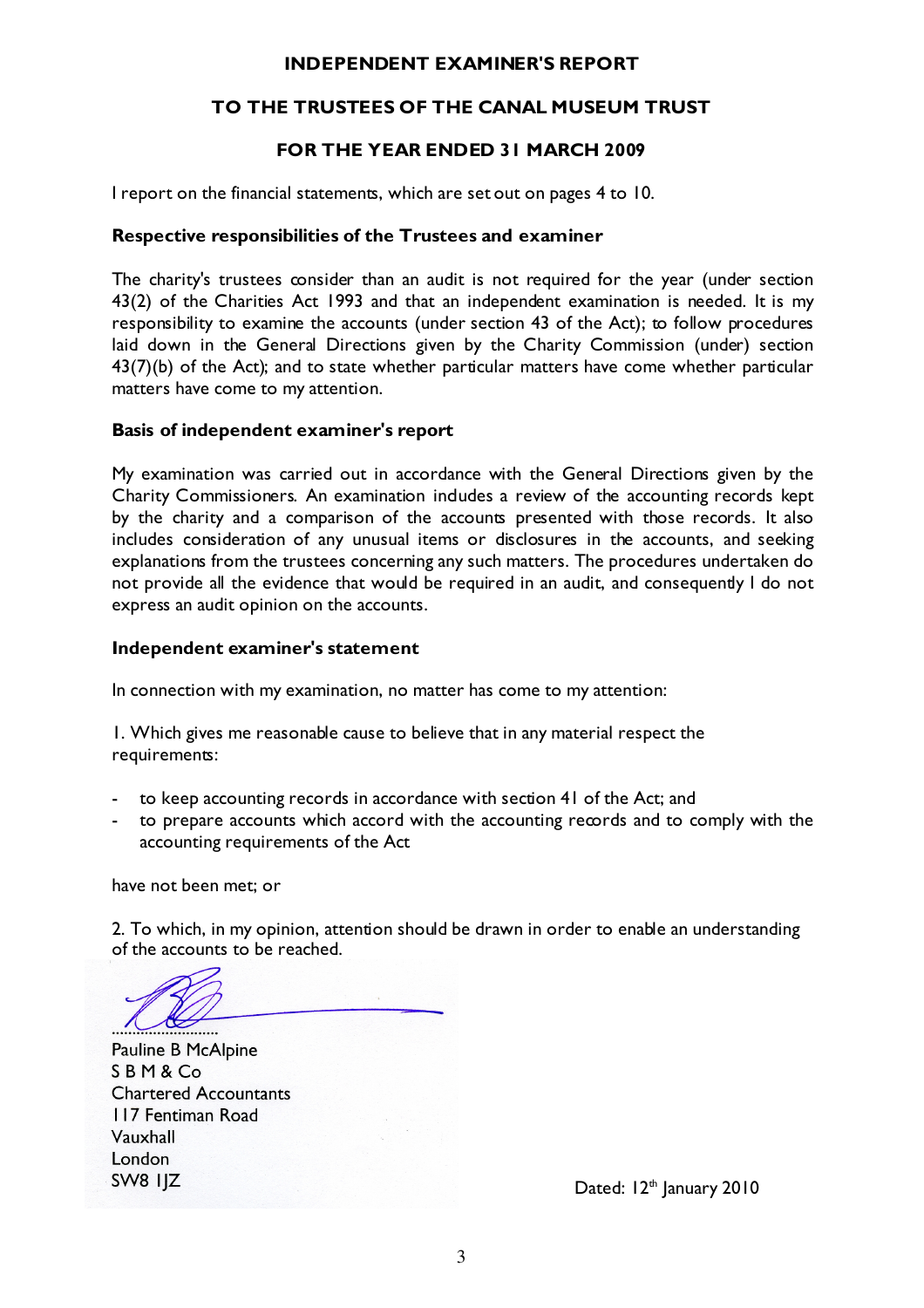#### BALANCE SHEET

#### AT 31 MARCH 2009

|                                       | <b>Note</b>    |        | 2009    |        | 2008    |
|---------------------------------------|----------------|--------|---------|--------|---------|
|                                       |                | £      | £       | £      | £       |
| <b>Current assets</b>                 |                |        |         |        |         |
| <b>Stocks</b>                         | $\mathbf{2}$   | 13,300 |         | 13,596 |         |
| <b>Debtors</b>                        | $\overline{3}$ | 5,809  |         | 5,972  |         |
| <b>Bank Accounts</b>                  |                | 58,917 |         | 40,800 |         |
|                                       |                | 78,026 |         | 60,368 |         |
| <b>Creditors</b>                      |                |        |         |        |         |
| Amounts falling due within one year   | 4              | 1,051  |         | 751    |         |
| <b>Net current assets</b>             |                |        | 76,975  |        | 59,617  |
| Total assets less current liabilities |                |        | 76,975  |        | 59,617  |
| <b>Net assets</b>                     |                |        | £76,975 |        | £59,617 |
|                                       |                |        |         |        |         |
| Capital funds                         |                |        |         |        |         |
| Restricted funds                      |                |        | 37      |        | 13      |
| Unrestricted funds                    |                |        | 76,938  |        | 59,604  |
| <b>Total funds</b>                    |                |        | £76,975 |        | £59,617 |
|                                       |                |        |         |        |         |

Approved by the trustees on  $12<sup>th</sup>$  January 2010

Approved by the trasters on M Sach - Chairman

 $M_{\rm b}$   $\sim$   $28.9$  $\sqrt{1 + 8}$ 

The annexed notes form part of these financial statements.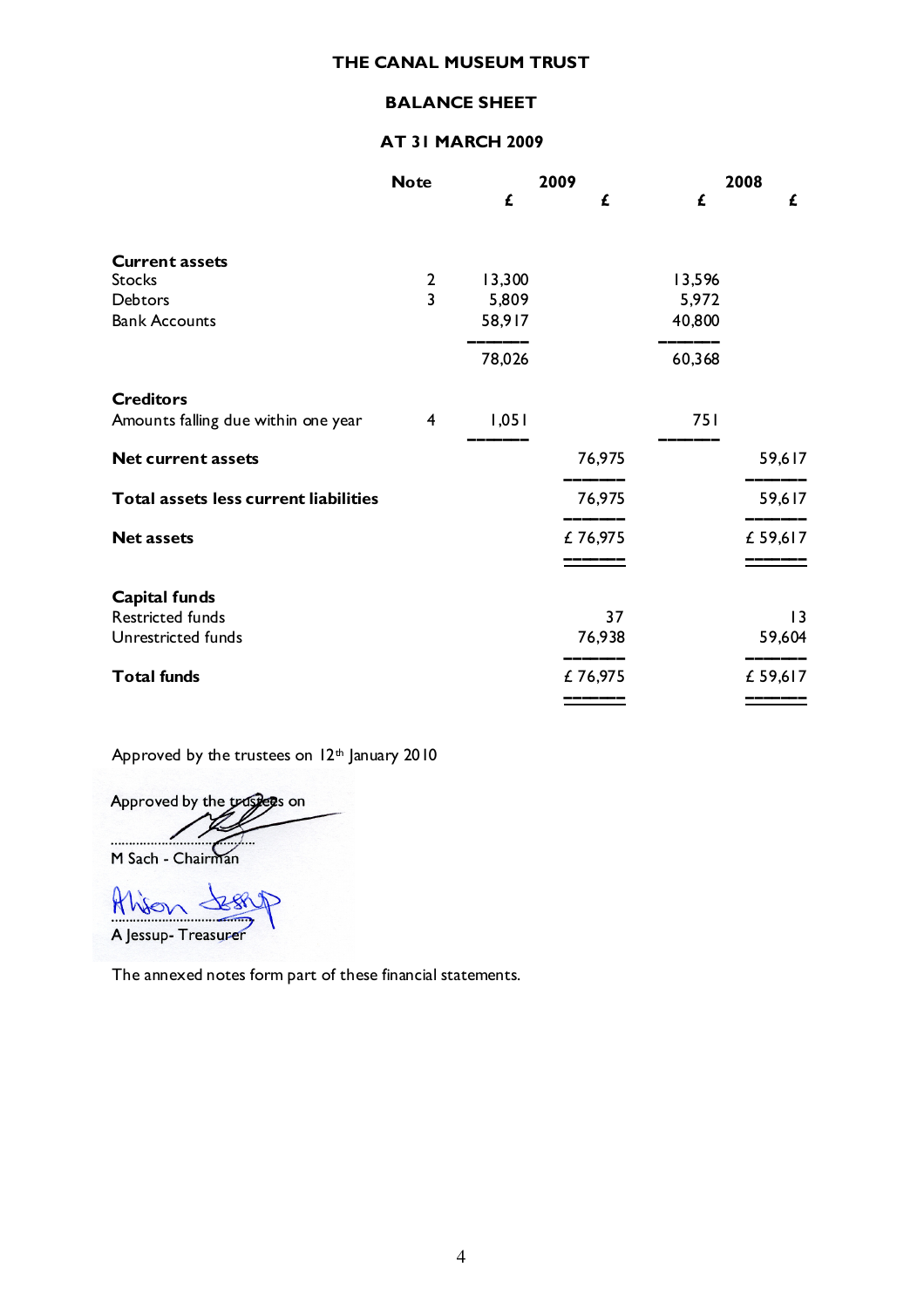#### STATEMENT OF FINANCIAL ACTIVITIES FOR THE YEAR ENDED 31 MARCH 2009

|                                                  | Unrest'd<br><b>Funds</b><br>£ | Rest'd<br>Income<br><b>Funds</b><br>£ | <b>Total</b><br><b>Funds</b><br>2009<br>£ | Total<br><b>Funds</b><br>2008<br>£ |
|--------------------------------------------------|-------------------------------|---------------------------------------|-------------------------------------------|------------------------------------|
| <b>Incoming resources</b>                        |                               |                                       |                                           |                                    |
| Incoming Resources from<br>generated funds:      |                               |                                       |                                           |                                    |
| Voluntary income                                 | 2,072                         |                                       | 2,072                                     | 8,650                              |
| Activities to generate funds                     | 89,012                        |                                       | 89,012                                    | 76,447                             |
| Investment income                                | 1,127                         | 24                                    | 1,151                                     | 864                                |
|                                                  | 92,211                        | 24                                    | 92,235                                    | 85,961                             |
| Incoming resources from<br>charitable activities | 29,555                        | ÷,                                    | 29,555                                    | 23,333                             |
| <b>Total incoming resources</b>                  | 121,766                       | 24                                    | 121,790                                   | 109,294                            |
| <b>Resources expended</b>                        |                               |                                       |                                           |                                    |
| Costs of generating funds                        | 16,329                        |                                       | 16,329                                    | 16,106                             |
| Charitable activities                            | 86,955                        |                                       | 86,955                                    | 77,281                             |
| Governance costs                                 | I, I48                        |                                       | I, I48                                    | 750                                |
| Total resources expended                         | 104,432                       | ä,                                    | 104,432                                   | 94, 137                            |
| Net movement in funds                            | 17,334                        | 24                                    | 17,358                                    | 15,157                             |
| Total funds brought forward                      | £ 59,604                      | £<br> 3                               | £ 59,617                                  | £44,460                            |
| <b>Total funds carried forward</b>               | £76,938                       | £<br>37                               | £76,975                                   | £ 59,617                           |
|                                                  |                               |                                       |                                           |                                    |

Details of incoming resources and resources used are given in the notes to the financial statements.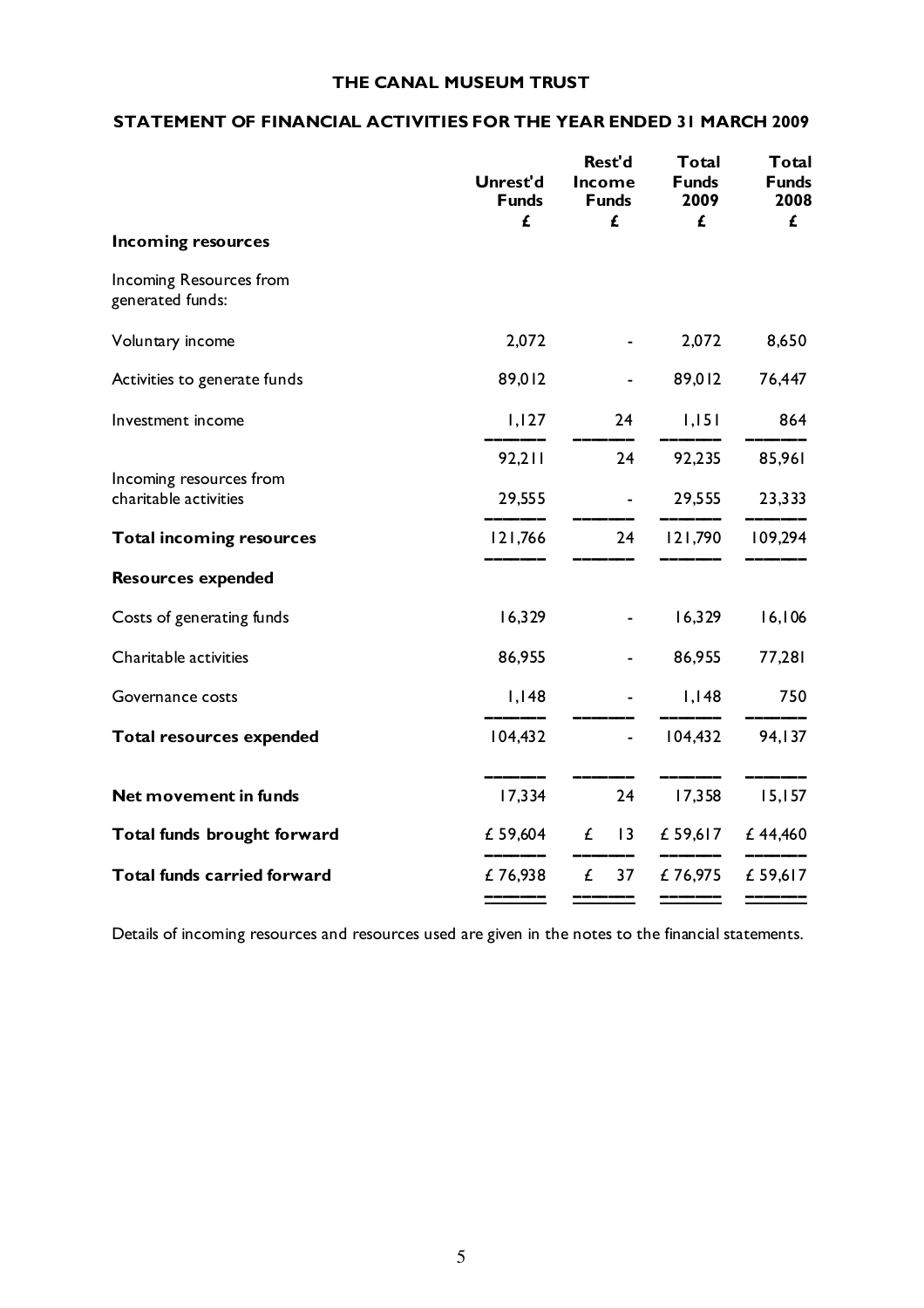#### STATEMENT OF FINANCIAL ACTIVITIES

#### DETAILED ANALYSIS OF MOVEMENTS IN FUNDS

#### FOR THE YEAR ENDED 31 MARCH 2009

|                                       |                | 2009    | 2008    |         |
|---------------------------------------|----------------|---------|---------|---------|
|                                       | £              | £       | £       | £       |
| <b>General Fund</b>                   |                |         |         |         |
| Balance B/fwd                         | 59,604         |         | 44,459  |         |
| Surplus for the year                  | 17,334         |         | 13,423  |         |
| Keystone Fund contribution to loan    |                |         | 1,722   |         |
|                                       |                |         |         |         |
|                                       |                | 76,938  |         | 59,604  |
| <b>Canal Museum Keystone Fund</b>     |                |         |         |         |
| Balance B/fwd                         | $\overline{1}$ |         |         |         |
| Voluntary Income from generated funds |                |         | 1,730   |         |
| Interest receivable                   | 24             |         |         |         |
| Keystone Fund contribution to loan    |                |         | (1,722) |         |
|                                       |                |         |         |         |
|                                       |                | 24      |         | 13      |
| Total funds at 31 March 2009          |                | £76,962 |         | £59,617 |
|                                       |                |         |         |         |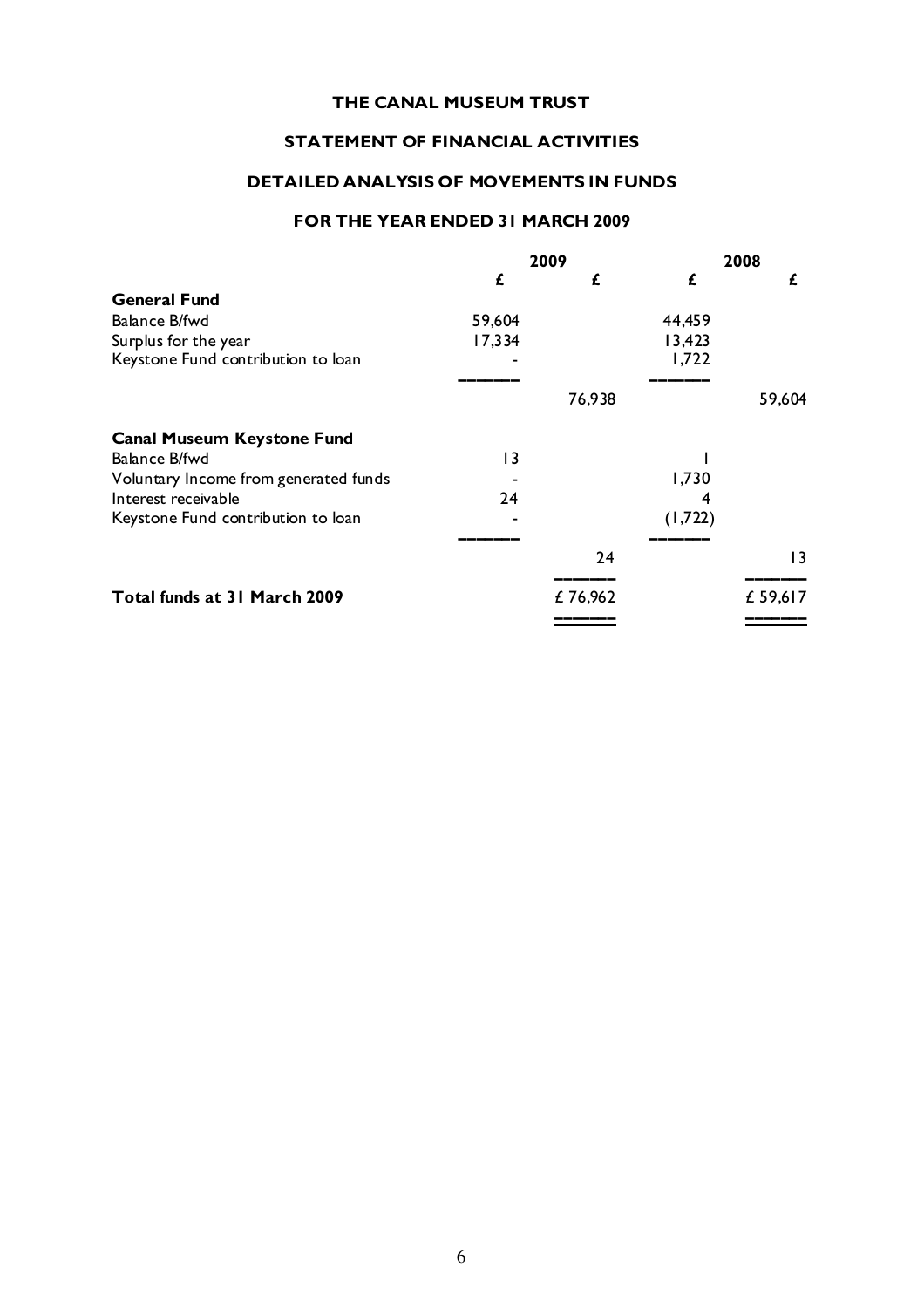#### NOTES TO THE FINANCIAL STATEMENTS

#### FOR THE YEAR ENDED 31 MARCH 2009

#### 1. Accounting policies

The accounts have been prepared under the historical cost convention.

#### Incoming resources

All incoming resources are included in the SOFA on a receivable basis.

#### Turnover

Income represents amounts receivable.

#### Tangible fixed assets and depreciation

The Canal Museum Trust owns the freehold property in which the London Canal Museum is situated. In the absence of a professional valuation, the costs of obtaining which the trustees consider would outweigh the benefits to the Trust, the freehold property has not been capitalised in the financial statements.

In addition, the museums artifacts, exhibition materials and fittings are capitalised but written off to income and expenditure in the year of purchase.

#### **Stocks**

Stocks are valued at the lower of cost and net realisable value after making due allowance for obsolete and slow moving stocks.

#### Fund accounting

General funds are unrestricted funds which are available for use at the discretion of the trustees for particular purposes.

Restricted funds are funds which are to be used in accordance with specific restrictions imposed by donors or which have been raised by the charity for particular purposes. The cost of raising and administering such funds are charged against the specific fund. the aim and use of each restricted fund as set out in the notes to the financial statements.

#### 2. Investment income

 $\overline{3}$ .

|    |                      | 2009<br>£ | 2008<br>£ |
|----|----------------------|-----------|-----------|
|    | <b>Bank</b> interest | 1,151     | ۰         |
| 3. | <b>Stocks</b>        | 2009<br>£ | 2008<br>£ |
|    | Shop stock           | 13,300    | 13,596    |
|    |                      |           |           |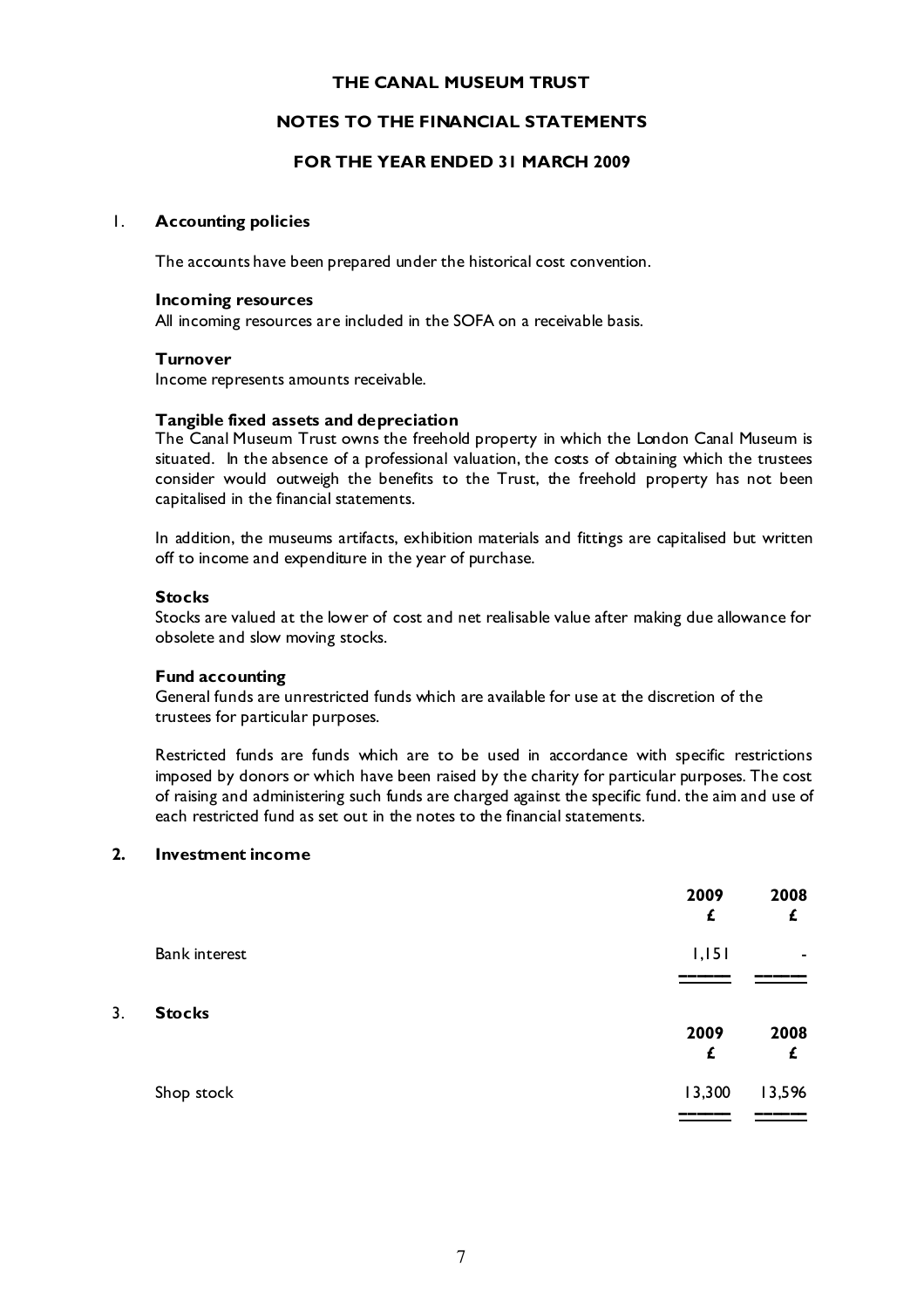### NOTES TO THE FINANCIAL STATEMENTS (Continued)

#### FOR THE YEAR ENDED 31 MARCH 2009

### 4. Debtors and prepayments

Amounts falling due within one year:

|               | 2009<br>£ | 2008<br>£ |
|---------------|-----------|-----------|
| Other debtors | 75        | 75        |
| Vat repayable | 5,734     | 5,897     |
|               |           |           |
|               | £5,809    | £5,972    |
|               |           |           |

#### 5. Creditors

Amounts falling due within one year:-

|                              | 2009<br>£       | 2008<br>£   |
|------------------------------|-----------------|-------------|
| Accruals and deferred income |                 | $1,051$ 751 |
|                              | £ $1,051$ £ 751 |             |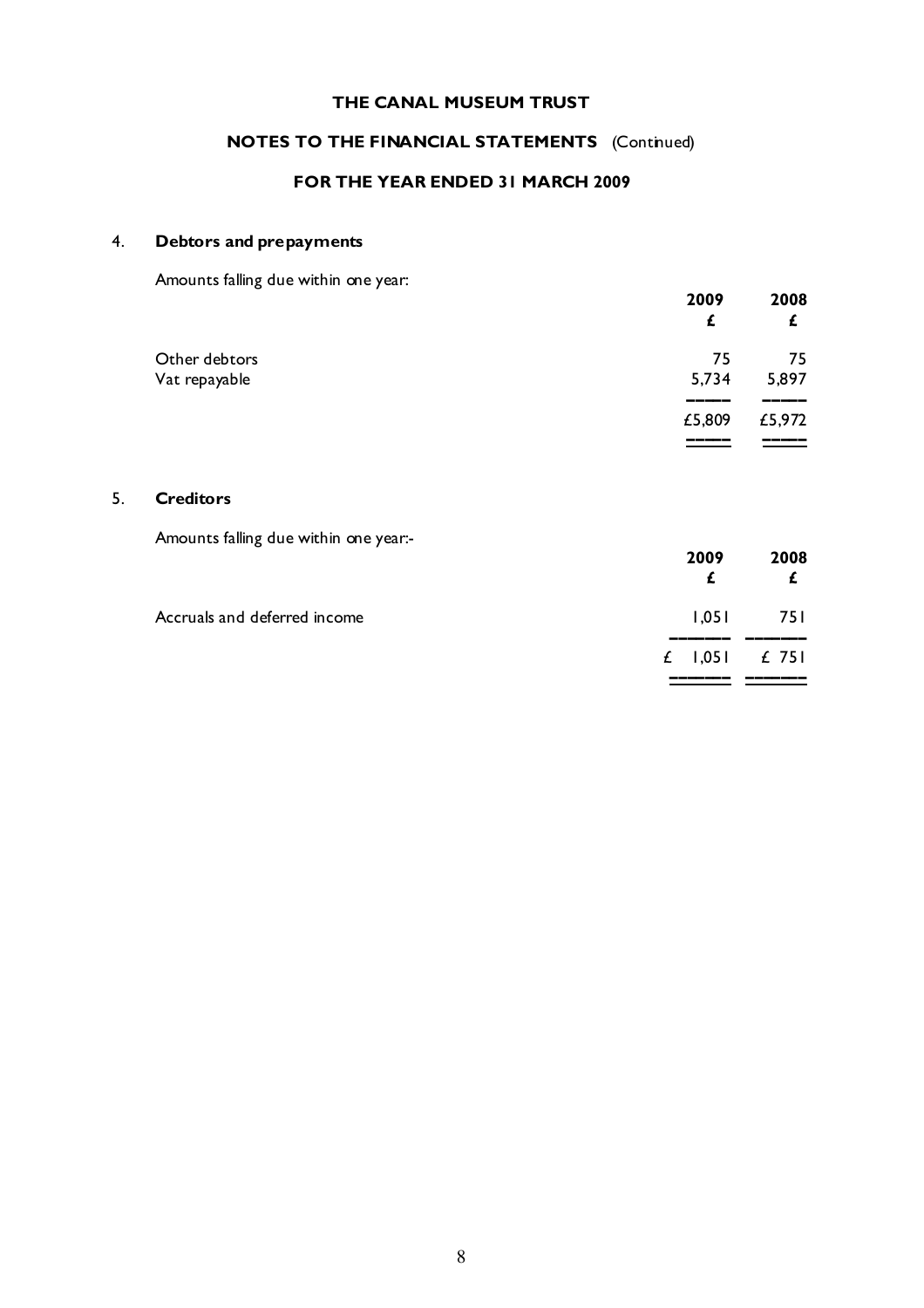### NOTES TO THE FINANCIAL STATEMENTS (Continued)

#### FOR THE YEAR ENDED 31 MARCH 2009

### 5. Incoming resources

| <b>Voluntary Income</b>                          | Unrest'd<br><b>Funds</b><br>2009<br>£ | Rest'd<br>Income<br><b>Funds</b><br>2009<br>£ | <b>Total</b><br><b>Funds</b><br>2009<br>£ | <b>Total</b><br><b>Funds</b><br>2008<br>£ |
|--------------------------------------------------|---------------------------------------|-----------------------------------------------|-------------------------------------------|-------------------------------------------|
| Donations<br>Grants                              | 2,072                                 |                                               | 2,072                                     | 5,251<br>3,399                            |
|                                                  | 2,072                                 |                                               | 2,072                                     | 8,650                                     |
| <b>Activities for generating</b><br>funds        |                                       |                                               |                                           |                                           |
| Shop receipts                                    | 15,831                                |                                               | 15,831                                    | 14,306                                    |
| Moorings<br>Museum Hire                          | 12,290<br>60,891                      |                                               | 12,290<br>60,891                          | 11,247<br>50,894                          |
|                                                  | 89,012                                |                                               | 89,012                                    | 76,447                                    |
| Incoming resources from<br>charitable activities |                                       |                                               |                                           |                                           |
| <b>Admissions</b>                                | 27,776                                |                                               | 27,776                                    | 20,821                                    |
| Subscriptions                                    | 180                                   |                                               | 180                                       | 245                                       |
| Boat trips<br>Other                              | 1,435<br>164                          |                                               | 1,435<br>164                              | 955<br>1,312                              |
|                                                  | 29,555                                |                                               | 29,555                                    | 23,333                                    |
| <b>Investment income</b>                         |                                       |                                               |                                           |                                           |
| Interest receivable                              | 1,127                                 | 24                                            | 1,151                                     | 864                                       |
|                                                  |                                       |                                               |                                           |                                           |